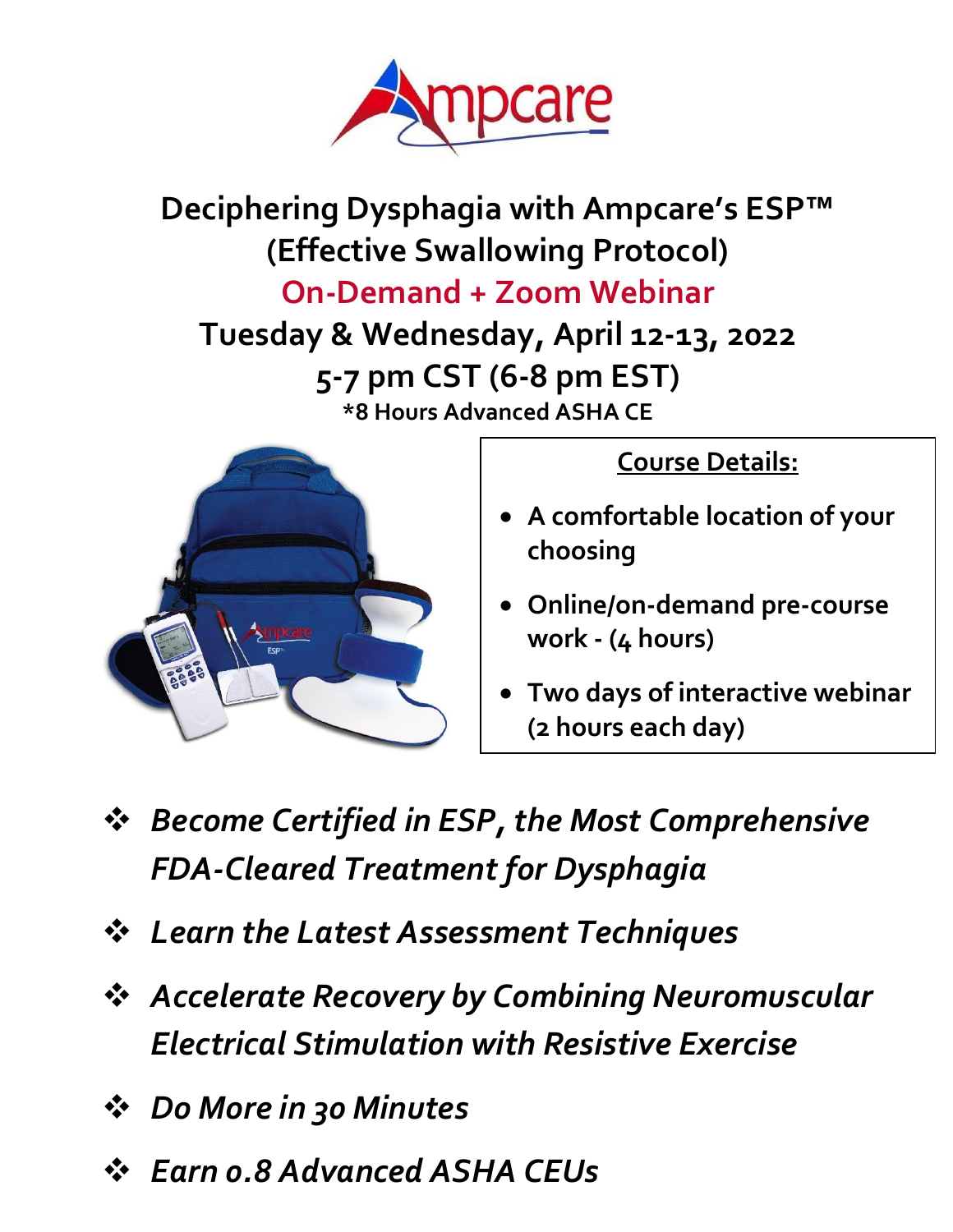## **New 30-minute Treatment for Dysphagia**

Ampcare's patented and FDA-cleared system for dysphagia treatment takes traditional therapy approaches to the next level. Ampcare's ESP (Effective Swallowing Protocol) unites the benefits of neuromuscular electrical stimulation (NMES) while incorporating proper postural strategies and resistive exercises.



**Patient at Rest** 

Patient Receiving Ampcare's ESP

This seminar will guide clinicians through the latest clinical approach to treat dysphagia. Ampcare's ESP combines NMES with specifically designed electrodes to fit the submental and facial areas to work in conjunction with indirect (NPO) techniques and newly developed therapeutic exercises. This systematic rehabilitation approach works to improve hy0-laryngeal excursion, speed up laryngeal vestibule closure reaction times and enhance swallowing posture by providing the tools to accelerate swallow function.

This course will teach participants the specific rationale behind the parameters best suited for small muscle rehabilitation, review the anatomy of the muscle groups and cranial nerves associated with the swallow, and provide extensive "hands on" experience using the technique.

## **Participants will receive:**

- 4 hours of online pre-course work and 4 hours of live interactive training
- Online course manual, which will be reviewed with a PowerPoint presentation that includes pictures, exercises, and flow chart for demonstration purposes and enhanced learning

## **Agenda:**

**On-demand pre-course work (4 hours) to be completed ONLINE prior to start of Zoom webinar training**

- Introduction to the Ampcare ESP Online Training (12:23)
- Developing the Concept of ESP (23:05)
- Evidence-Based Research Validating ESP (27:38)
- Anatomy and Physiology as it Relates to NMES (1:01:13)
- Cranial Nerve Assessment for Dysphagia (20:51)
- Muscle Fiber Types and Recruitment Patterns (38:33)
- Videos of Application, Video Fluoroscopy and FEES of ESP (26:25)

#### **Live Zoom webinar training (Day 1 – April 12, 5-7pm CST)**

- Fundamental Principles of NMES and Ampcare ESP Parameters (60:00)
- Electrode Placement, Restorative Posture Device & Recommended Exercises (60:00)

#### **Live Zoom webinar training (Day 2 –April 13, 5-7pm CST)**

- Programming the Ampcare ES Unit & Electrode Applications (30:00)
- ESP for Oral Motor Management Facial Placement (30:00)
- Documentation and Billing, FDA 510(k), and Competencies (30:00)
- Post Test Q & A (30:00)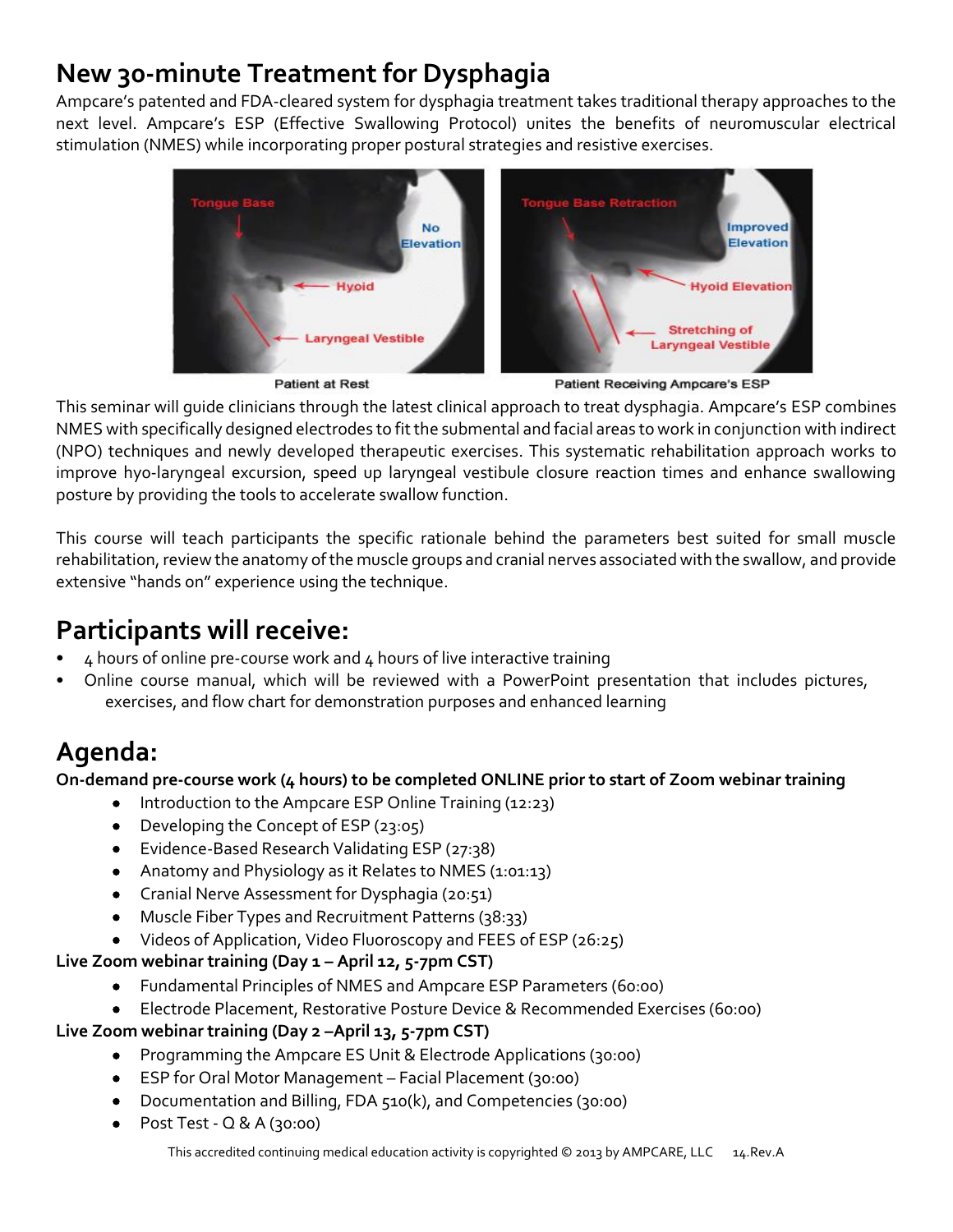## **Accreditation**



Ampcare, LLC

**Advanced Level** 0.8 ASHA CEUs

## **Faculty**

**Russ Campbell, PT,** is an award-winning therapist and received his degree from Northwestern University in 1989. Over his 30 years of clinical practice he has provided care in acute care hospitals, inpatient rehab units, skilled nursing facilities, outpatient clinics and home health arenas. Russ specializes in using modalities in conjunction with a holistic approach to foster faster outcomes to maximize the quality of life of the elderly patient. He has provided over 500 continuing education trainings to physical, occupational and speech therapists across the country.

**Ronda Polansky, MS, CCC-SLP,** is an ASHA-certified Speech Language Pathologist and owner of DiagnosTEX, a mobile Modified Barium Swallow Study company in Dallas/Fort Worth, Texas. She has more than 25 years of experience specializing in dysphagia and has performed over 20,000 Modified Barium Swallow Studies (MBSS). Ronda has led CE courses and has published materials on dysphagia. She received her master's degree in Communication Science Disorders/Speech Pathology from Texas Woman's University in 1992.

**Rick McAdoo, MS, CCC-SLP,** received a Bachelor of Science in Speech-Language Pathology from Texas Christian University in 1989 and received his Master of Science in Speech-Language Pathology from Texas Christian University in 1990. He has worked primarily with the adult neurogenic population with specialized emphasis in dysphagia. Over the past 20 years his focus has included a research component and was the first to show laryngeal elevation using transcutaneous electrical stimulation on both a computerized laryngeal analyzer and under video fluoroscopy.



Course instructors may vary based on the number of attendees.

#### **Disclosure Statements:**

Russ Campbell, PT, Disclosures: Financial: Russ has intellectual property rights, holds a patent on Ampcare ESP Technology and receives compensation for its sale. He is employed by and has ownership interests in Ampcare, LLC, and receives a salary. Nonfinancial: He has no relevant nonfinancial relationships to disclose.

Rick McAdoo, MS, CCC-SLP, Disclosures: Financial: Rick has intellectual property rights, holds a patent on Ampcare ESP Technology and receives compensation for its sale. He is employed by and has ownership interests in Ampcare, LLC, and receives a salary. Nonfinancial: He has no relevant nonfinancial relationships to disclose.

Ronda Polansky, MS, CCC-SLP, Disclosures: Financial: Ronda has intellectual property rights, holds a patent on the Ampcare ESP Technology and receives compensation for its sale. She has ownership interests in Ampcare, LLC. Nonfinancial: She has no relevant nonfinancial relationships to disclose.

This presentation will focus exclusively on Ampcare products and Ampcare's Effective Swallowing Protocol (ESP) and will not include information on other similar or related products, services, and therapy techniques.